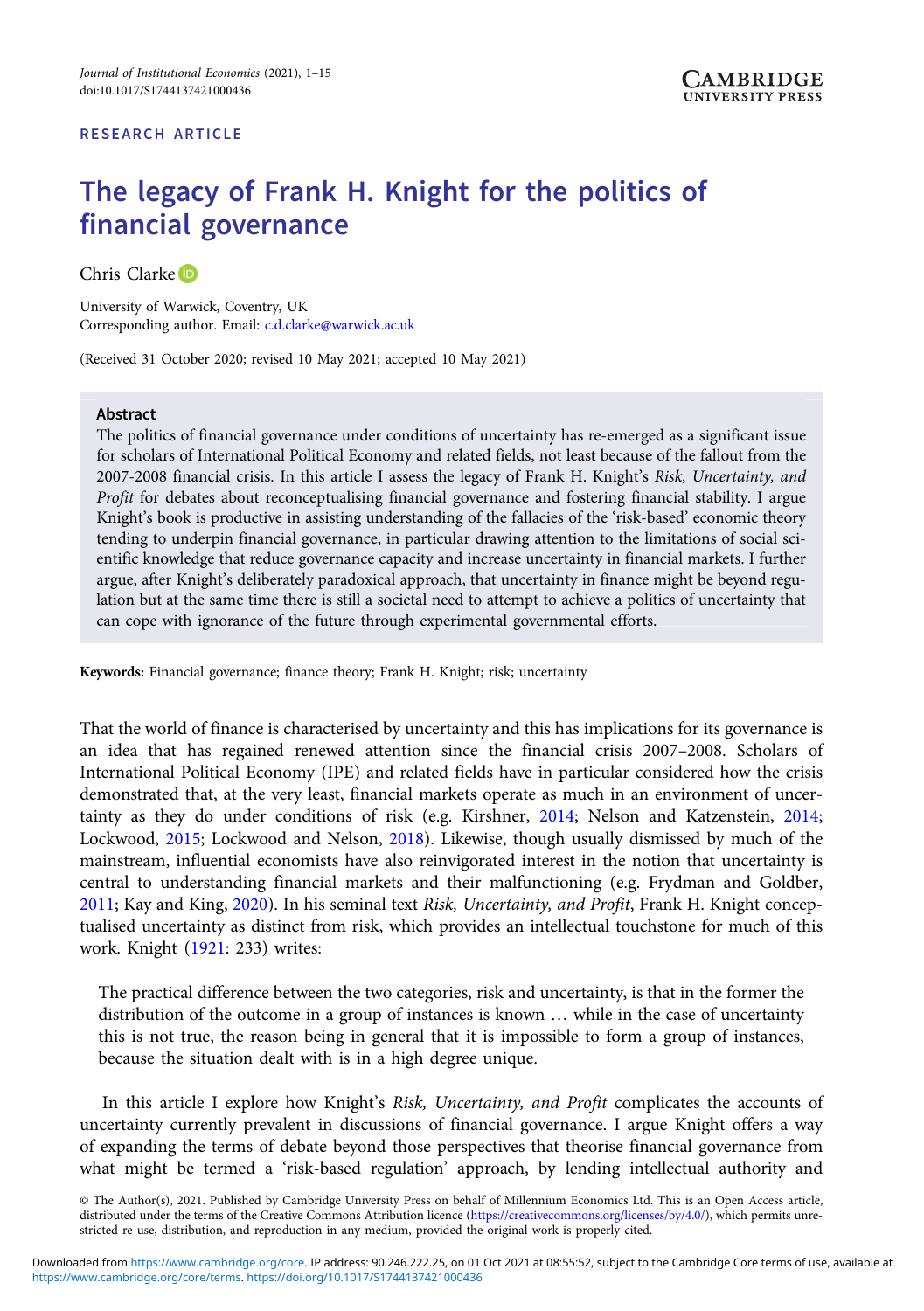conceptual support to a notion of uncertainty beyond regulation. The former position essentially holds that uncertainty in finance is synonymous with risk and can be tamed through an appropriate institutional structure, the latter that a new politics of uncertainty is required that can come to terms with the limits of social knowledge produced by uncertainty. To be clear, the contention that financial markets operate under conditions of uncertainty beyond regulation is not the same as an argument that they should not be subject to governance, conventionally understood. By contrast, an implication of Knight's analysis is that social policy, especially in financial governance, needs a more fundamental rethinking of how governance institutions can even begin to attempt to negotiate the politics of uncertainty given the inherent and significant limits to knowledge faced. After Knight's deliberately para-doxical approach (Burgin, [2009\)](#page-12-0), that uncertainty is beyond regulation does not evacuate the need to foster a politics of uncertainty that can attempt to cope with uncertainty through deliberative and experimental efforts in financial governance. In other words, recognition that the financial system exceeds full predictability and control should not be 'mistaken for political quietism' but instead used to 'open up space for deliberation about how to proceed in the face of irreducible uncertainty' (Lockwood, [2015:](#page-13-0) 749). In place of pervasive faith in the science of risk and the perfectibility of systems of risk-based financial governance, which were brought into doubt by the financial crisis, this rethinking is seemingly as necessary now as it was a century ago.

The contribution provides an assessment of Knight for theorising the politics of financial governance, especially in terms of the institutional solutions proposed to reconfigure the international system in the name of 'financial stability'. The argument of the article is sympathetic to Knight's core insights about uncertainty, especially as it moves analysis and policy away from a prioritisation of risk-based governance. I stress how his analysis that a world of uncertainty demands an appreciation of the limits to knowledge serves as a vital platform from which to illuminate contemporary discussions of financial stability. However, while it cannot be expected that a text written a century ago will have 'direct' insights into today's world, there are areas of Knight's work that contain potential limitations. As Knight [\(1921](#page-13-0): 51) himself might put it, the assumptions made and resulting implications need to be more fully 'brought to the surface and emphasized'. In short, I pursue the argument that a limiting feature of Knight's book is that while it presents an account of the ideal-type economic and philosophical problem of uncertainty, it offers less in terms of specifying the radical political implications of uncertainty. What institutional and IPE scholars are left with, at least in many existing interpretations of Knightian uncertainty, are calls for market-based institutions – typically organised around the notion that risk-based governance is perfectly applicable *in certain bounded domains* – that arguably do not allow for the political implications of uncertainty to be fully recognised. I develop conceptual lines of argument from recent literature on the politics of financial governance to showcase the analytical space for this more political and radical account of uncertainty.

The article is structured as follows. In Section 1 I introduce Knight's text, in order to situate his account and outline its central claims, principally on the issues of uncertainty as distinct from risk and the implications of uncertainty for limits to knowledge about the future. In Section 2, I outline how the concept of Knightian uncertainty has tended to be deployed in the study of economic governance. This is pursued through a review of the resurgence of interest in uncertainty in the IPE literature. In Section 3, I discuss Knightian uncertainty distinguished from Keynesian uncertainty, which can be read as providing a more socialised emphasis based on intersubjective knowledge and with which more direct implications can be drawn for the design of governance institutions. In the final section, I position Knight's work in contemporary analysis of the economic theory underpinning the politics of financial governance. I emphasise the institutional aspects of financial governance, understanding institutions, broadly speaking, as the socially created products of an evolutionary process (Blyth et al., [2011](#page-12-0)).

# 1. Knightian uncertainty

Knight pursues an explicitly self-reflexive analysis in Risk, Uncertainty, and Profit. He elucidates the intentions of his enquiry and carefully demarcates the limits of his own project. Knight ([1921](#page-13-0): 22)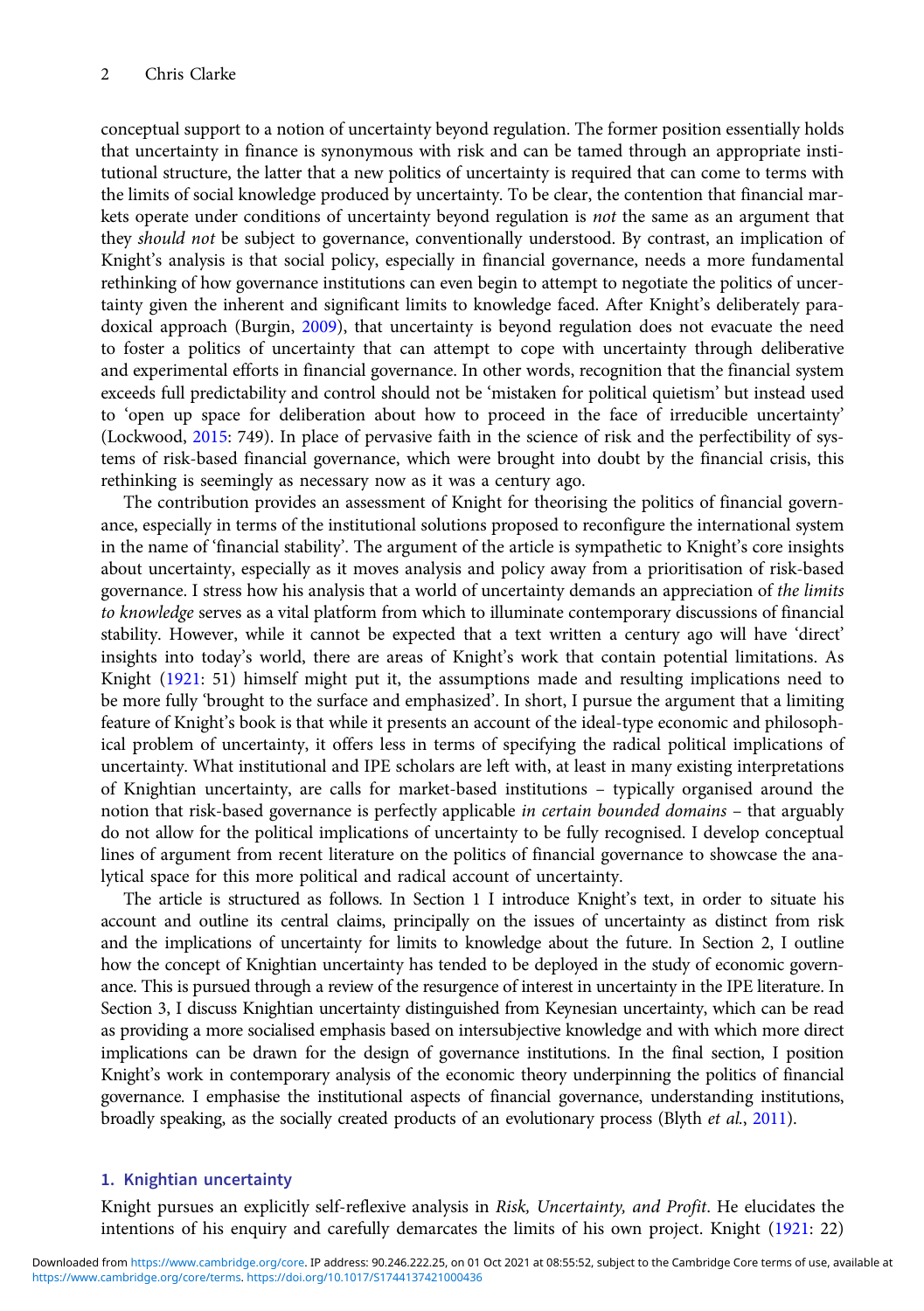describes his study as 'an inquiry into the causes of the failure of ideal competition to be fully realized in fact'. He is unambiguous in terms of suggesting that while the 'general principles' of lived experience might conform to competitive processes in economic terms, in no sense is a full system of free enterprise or perfect competition ever fully actualised or experienced (Knight, [1921](#page-13-0): 9). This theme is recurrent throughout Risk, Uncertainty, and Profit and is recognised in the specialist literature as an anchoring point for his oeuvre (Boyd, [1997](#page-12-0); Burgin, [2009;](#page-12-0) Cowan, [2016:](#page-12-0) 12). In Knight's ([1921](#page-13-0): 51) view, it is uncertainty that is 'the most important underlying difference between the conditions which theory is compelled to assume and those which exist in fact'. This presence or absence of uncertainty is the 'distinction between the perfect competition of theory and the remote approach which is made to it by the actual competition of, say, twentieth-century United States' (Knight, [1921](#page-13-0): 19). Knight ([1921](#page-13-0): 19) is interested in explaining why the world as it is experienced cannot live up to a model of perfect competition and his 'answer' is uncertainty.

It is notable that Knight opens Risk, Uncertainty, and Profit with a critical discussion of the limitations of neoclassical Economics of his time as a discipline, in particular drawing a comparison with the natural sciences and highlighting the limitations of economic theory based on the problem of imperfect knowledge. Knight ([1921](#page-13-0): 5) writes: 'theoretical economics has been much less successful than theoretical physics in making the procedure [i.e. theoretical enquiry] useful, largely because it has failed to make its nature and limitations explicit and clear'. One such limitation he identifies is the danger of downplaying 'other-regarding motives' (Knight, [1921:](#page-13-0) 182). More broadly in the book, Knight's ([1921:](#page-13-0) viii) form of analysis is one in which he attempts to precisely demarcate the fundamental features of free enterprise and why economic theory fails to account for them. This analytical task, he explains, 'must be radically separated from all questions of defense or criticism of the system under examination' (Knight, [1921:](#page-13-0) viii). An effort at impartiality with regards to free enterprise is noteworthy in terms of how Knight conducts his analysis and is an essential feature of his approach to social policy. Indeed Knight [\(1921:](#page-13-0) viii) does not necessarily defend capitalism: 'The net result of the inquiry is by no means a defense of the existing order. On the contrary, it is probably to emphasize the inherent defects of free enterprise'.

Of note at this point is Knight's approach to historical contingency throughout Risk, Uncertainty, and Profit. Knight [\(1921:](#page-13-0) 27; 12) makes critical remarks about socialist scholars, yet he shares with historical materialist thinkers an appreciation of the historical specificity of capitalism. He is clear that free enterprise 'is not necessary or inevitable, not the only conceivable form of organization' (Knight, [1921](#page-13-0): 271). The forceful way he speaks of social institutions as being subject to the judgement of 'what the majority of the people think' also indicates he accepts that they are dependent on the provisional consent of society's members (Knight, [1921:](#page-13-0) 360). Even on private property as a social institution, Knight ([1921:](#page-13-0) 359–360) writes 'society has the unquestionable right to change or abolish it at will'. What might be stressed through a Knightian lens is the provisional nature of institutional arrangements given that they ought to be subject to ongoing consent and change should always be viewed as possible. In fact, change over time – and the constant nature of change – is a foundational aspect of Risk, Uncertainty, and Profit more generally and serves to illustrate the limitations of economic theory in Knight's view. That neoclassical economic theory was 'too static' and needed a 'more dynamic dimension to the otherwise static notion of market equilibrium' has been acknowledged as one of Knight's major contributions (Cowan, [2016:](#page-12-0) 60). This contribution centres on Knight's well-known comments about profit, discussed here in terms set out in his text as opposed to secondary accounts.

For Knight ([1921:](#page-13-0) 197–198), under 'free enterprise', profit is a process linked to the anticipation of future wants by the entrepreneur. It is 'changes in conditions [that] give rise to profit by upsetting anticipations and producing a divergence between costs and selling price, which would otherwise be equalized by competition' (Knight, [1921](#page-13-0): 198). In other words, change – and specifically the fact that future changes are unpredictable – is what makes anticipation of future outcomes foundational to the possibility of profit (Knight, [1921:](#page-13-0) 311). To be sure, this is distinct from the view that profit is the 'reward' for 'risk-taking', which Knight [\(1921:](#page-13-0) 363) calls plainly mistaken. It is true to say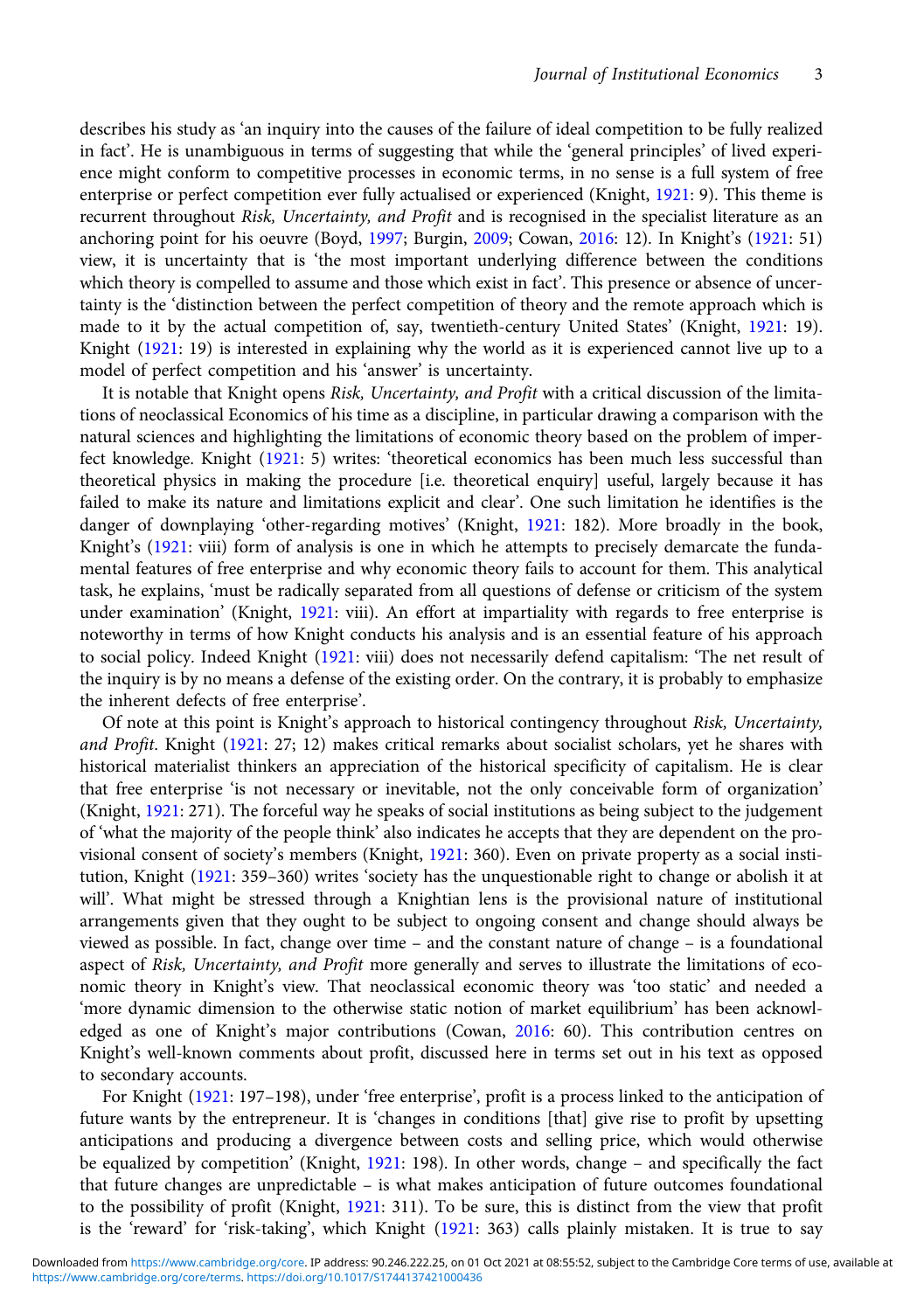that he identifies a unique and fundamental place for 'speculation' in free enterprise, in the sense that it is an instrument 'for the specialization of uncertainty' (Knight, [1921](#page-13-0): 255). In other words, speculators are those people who specialise in 'uncertainty-bearing'. But Knight has a precise understanding of speculation, distinct from the term that became a target of criticism as a form of economic activity detached from, or even harmful to, productive activity. For Knight [\(1921](#page-13-0): 226), as a business decision, speculation is more of an attempt to 'figure' the future, to 'estimate' the outcome of a proposition. This account is what leads Knight [\(1921:](#page-13-0) 19) to his statement that uncertainty is 'radically distinct' from risk. In essence, while risks are 'a quantity susceptible of measurement', uncertainty represents something completely 'unmeasurable' (Knight, [1921](#page-13-0): 19–20).

This account should not be read as an ideological account of the superior intellect or a defence of the entrepreneur, which at times can be recited by even the most careful of accounts of Knightian uncertainty. Notably, for Knight ([1921:](#page-13-0) 230; 233), 'the striking feature of the judging faculty is its liability to error' because on his view the exercise of judgment about future outcomes is based on fallible opinion not absolute fact. Knight [\(1921](#page-13-0): 283) instead stresses that the success of any particular entrepreneur is just as much the outcome of 'luck' as ability, and that what is more influential in terms of rates of profit is 'the rashness or timidity of entrepreneurs (actual and potential) as a class in bidding up the prices of productive services'. Somewhat provocatively in this context, Knight [\(1921:](#page-13-0) 129) puts forward a 'conclusion as to social policy', which is the 'insistence that 'society' must get rid of the idea that because income is 'earned' it is 'deserved' and not otherwise'.

A central simplification of the risk-based view of economic activity that Knight ([1921:](#page-13-0) 197) criticises is the 'assumption of practical omniscience on the part of every member of the competitive system'. This is contained within Knight's analysis of the limitations to knowledge about the social world. With reference to social action, he writes: 'The essence of the situation is action according to opinion, of greater or less foundation and value, neither entire ignorance nor complete and perfect information, but partial knowledge' (Knight, [1921:](#page-13-0) 199). Knight ([1921:](#page-13-0) 198) suggests that what is crucial for understanding uncertainty is 'imperfect knowledge of the future, a consequence of change, not change as such'. He further argues that it is difficult to conceptually separate 'between the discovery of new facts and the production of change in the facts themselves as objects of knowledge' (Knight, [1921:](#page-13-0) 339). Again, the key issue for Knight is uncertainty understood as a problem of knowledge. The ability to produce knowledge about the future is difficult because of change: 'in an absolutely unchanging world the future would be accurately foreknown, since it would be exactly like the past' (Knight, [1921:](#page-13-0) 313). Furthermore, the 'most fundamentally and irretrievably uncertain phases or factors of progress are those which amount essentially to the increase of knowledge as such' (Knight, [1921:](#page-13-0) 318).

For Knight ([1921](#page-13-0): 46) the institution of insurance is the result of 'an elementary development of business organization to combine a sufficient number of cases' of known risks so that mathematical laws of probability can be used. Yet different insurance practices to an extent remain indeterminate, displaying 'a wide range of variation in the accuracy of measurement of probability which they secure' (Knight, [1921:](#page-13-0) 246–247). Beyond known risks, uncertainty presents a much more fundamental problem for classification. In practice most classifications of relevant situations are not as homogenous as mathematical probability would imply, but nor are they as idiosyncratic as to provide no possible form of grouping and a degree of measurement (Knight, [1921:](#page-13-0) 246–247). In chapter VII, Knight details at great length classifications as they relate to probabilistic outcomes, but he does not seek to seek classificatory devices for types of change, per se. On his view, there are significant limitations to processes of classification of change, which is an issue made even more substantial by the fact that change is pervasive. In fact, Knight ([1921](#page-13-0): 235) appears to understand change as an inexorable feature of contemporary society, and as such uncertainty is also constant: 'Life is mostly made up of uncertainties', he writes. Knight [\(1921:](#page-13-0) 199) views change as something relentless and insists it is 'a world of change in which we live, and a world of uncertainty'.

The aspect of Knight's analysis worth emphasising at this point is that this acceptance of the limits to knowledge about change itself is significant. The conditions that constitute situations of uncertainty are themselves potentially unknowable, the stuff of *ignorance*, leaving an expansive reading of the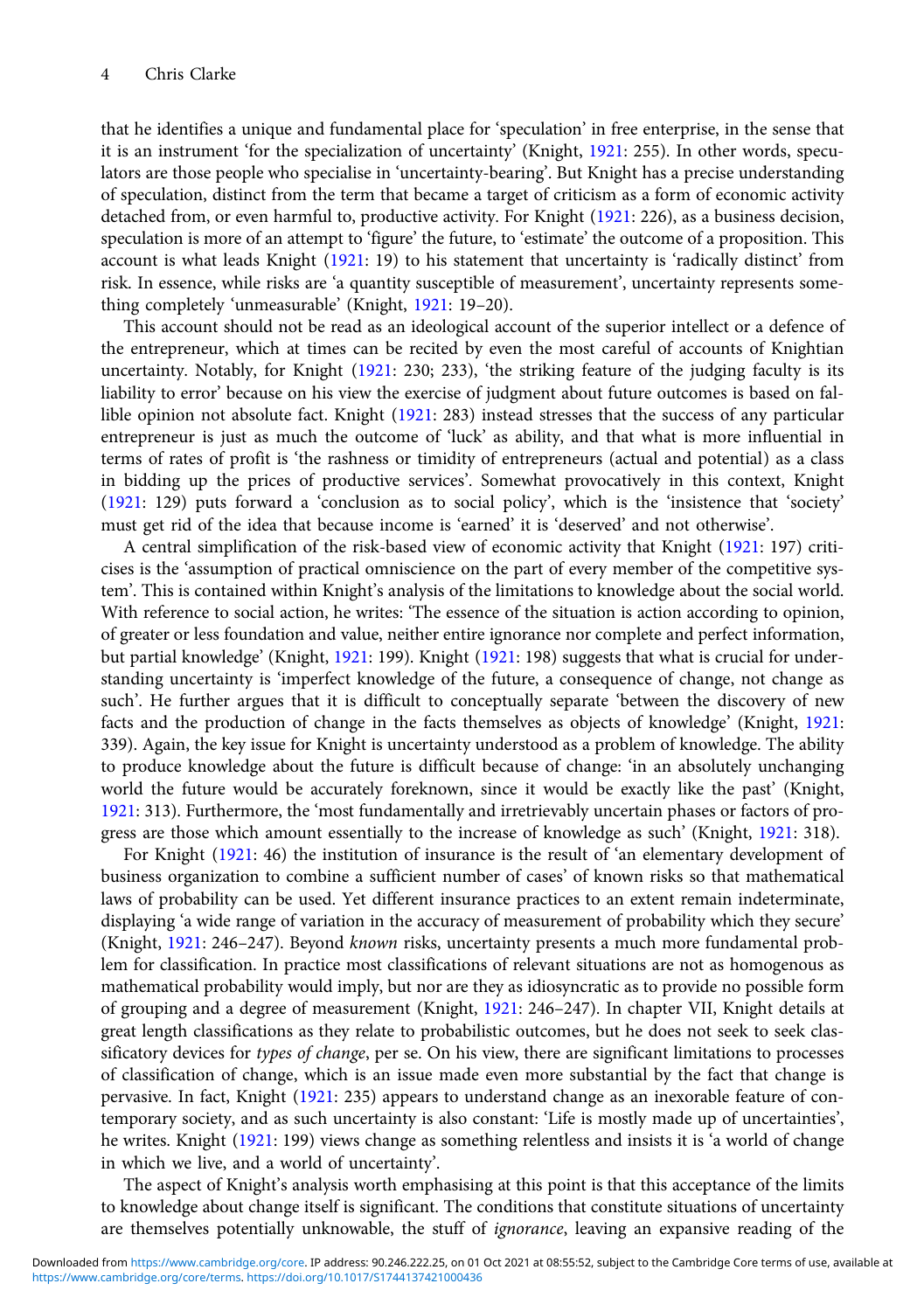consequences of Knightian uncertainty possible. For his part, Knight ([1921](#page-13-0): 313) elucidates an expansive depiction of the problem of limited knowledge when he writes:

We live in a world full of contradiction and paradox, a fact of which perhaps the most fundamental illustration is this: that the existence of a problem of knowledge depends on the future being different from the past, while the possibility of the solution of the problem depends on the future being like the past.

However, issues remain unresolved in Knight's overall treatment of change in Risk, Uncertainty, and Profit, in part acknowledged in the text itself. Clearly, Knight is aware of the importance of studying change and indeed devotes Chapter V to the factors that must be studied to understand change. At the same time, he submits that 'no such ambitious [a] program can be entered upon' as 'a survey of all possible changes … to both value and distribution phenomena, the prices of consumption goods and of productive services' and so on (Knight, [1921:](#page-13-0) 147). In other words, Knight explicitly acknowledges that even in studies using simplifying assumptions in order to depict a world of perfect competition, it is still extremely difficult to comprehend and systematise the full universe of potentially relevant change in the social world as it is experienced. This boundary to an analysis of 'change with uncertainty absent' is illuminating. For Knight's ([1921](#page-13-0): 198) argument, it specifically requires 'the separating in our study the effects of change from the effects of ignorance of the future'. Knight thus relies on something of a conceptual leap, though plausible, that what matters most is not the nature of change itself but the limitations of knowledge that mean change cannot be fully anticipated. Yet, at the same time, this incompleteness permits a great degree of ambiguity as to what constitutes relevant 'change', especially when attempting to think through the implications of his arguments about uncertainty in different contexts. In other words, Knight leaves open the question of what might be called the 'boundary conditions' of uncertainty – that is, the types and degrees of change that might fall either into conditions of risk or into conditions of uncertainty. Knight is clear that uncertainty is prevalent in early twentieth-century capitalism, but the implications of his own analysis about limited knowledge about change prevent him from fully specifying the nature and boundaries of all relevant change.

In summary, Knight offers an expansive and rich account of uncertainty, which is deemed a necessary and constant condition of life given the limited nature of knowledge about future change. Knight stops short of offering a full systematic account of what constitutes relevant change, instead choosing to emphasise the inherent limitations to knowledge of all types in terms of knowing and prediction. In a characteristically self-reflexive style, this includes in his own analysis. The point to foreground is that it is this emphasis on limited knowledge that is most illuminating in Knight's work. I wish to mobilise Knight's thinking to underscore a reading of uncertainty that lends support to the notion it is beyond regulation. The central aspect of this reading is what might be called the paradox of uncertain knowledge, a way of engaging Knightian uncertainty as the 'Achilles heel of social enquiry' (Jarvis, [2010](#page-13-0): 6). A return to Knight's comments on the social science endeavour and his critique of economic theory is devastating but still productive. As has been emphasised, limitations to knowledge of the future are a key aspect of economic experience that forestalls the possibility of perfect competition (Knight, [1997](#page-13-0) [\[1923\]:](#page-13-0) 43). As has been indicated, for Knight 'the essential evil of uncertainty' is the impossibility of complete knowledge (Emmett, [1999](#page-13-0): 31). In the final chapter of Risk, Uncertainty and Profit, Knight ([1921:](#page-13-0) 369) concludes: 'we shall only insist again on the limitations of the economic view of social organization as a mechanism for satisfying human wants in any static and hence scientifically describable sense of the term'. Perhaps, then, a reinvigoration of a questioning of the discipline of Economics – and IPE for that matter – as an institution is one of the lasting implications of Knight's book. A multitude of scholars have pursued such a productive endeavour for some time. For instance, as Mirowski ([2010](#page-13-0): 418) outlines, the attempt at fully understanding the financial crisis should 'begin with renunciation of the obsession with culprits and turn more concertedly towards longer-term historical structures, and perhaps even more importantly, the role of economic theory in the framing of those structures'. The pay-off of this approach is a more self-reflexive analysis of the landscape of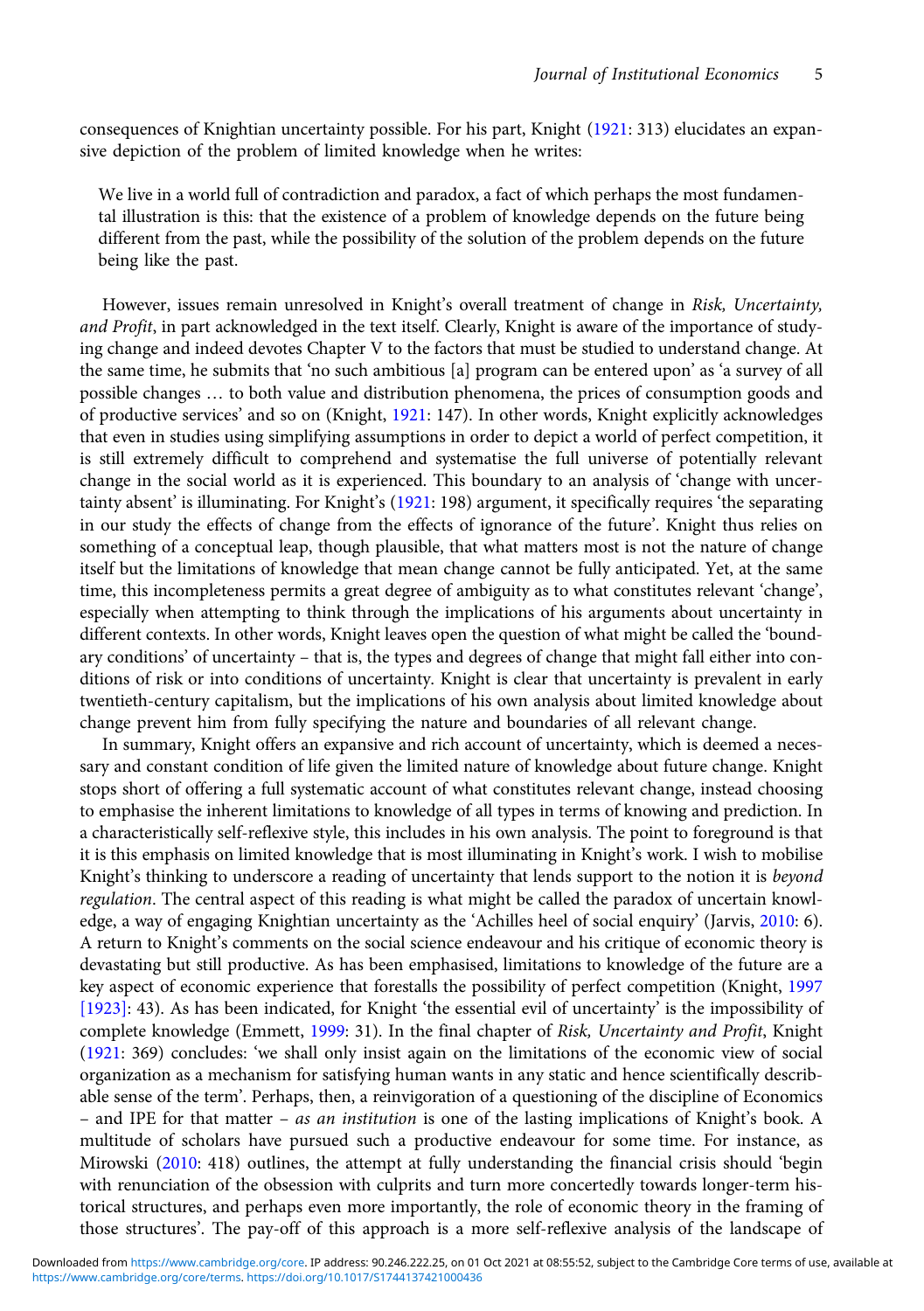knowledge that goes into financial governance, including but not limited to moments of crisis that inspire reform. The next section serves to pursue the reading of Knightian uncertainty as beyond regulation with a discussion of how uncertainty tends to be conceptualised in studies of the politics of financial governance in IPE.

## 2. Uncertainty in IPE

In the IPE literature, Knightian uncertainty is typically discussed in relation to the relative merits of rationalism. For instance, Kirshner ([2014:](#page-13-0) 48) rightly notes that the sharp distinction Knight draws between risk and uncertainty is 'incompatible with rational expectations'. Kirshner ([2014](#page-13-0): 49) appeals to Knightian uncertainty in support of the notion that in practice 'rational individuals reach different conclusions when presented with the same facts'. Similarly, Blyth [\(2002](#page-12-0)) develops a reading of Knightian uncertainty for IPE analysis more broadly to challenge the dominant rational institutionalist approaches in the field. Blyth [\(2002](#page-12-0): 8) begins with the criticism that many institutionalist theories tend to overlook the significance of uncertainty by treating it as synonymous with risk. Since people cannot anticipate outcomes of decisions under situations of uncertainty it is impossible to assign probabilities to those possible outcomes. Against the rationalist outlook, in conditions of uncertainty, 'agents' interests become something to be explained, rather than something with which to do the explaining' (Blyth, [2002:](#page-12-0) 9).

Invoking a critique of rationalism in an analysis of the financial crisis 2007–2008, Nelson and Katzenstein ([2014:](#page-13-0) 362) demonstrate how market actors and policymakers operate in a world of both risk and uncertainty, compelling them at times to operate according to social conventions as a substitute for rational decision-making to help 'stabilize uncertain environments'. Serving to complicate a depiction of financial markets operating according to risk-based probabilities, this account emphasises that conventions serve as 'social templates for managing epistemic uncertainty' but that they cannot 'eliminate uncertainty' (Nelson and Katzenstein, [2014](#page-13-0): 362–263). Imprecise knowledge about the future means that decision-making in and about financial markets operates, at least in part, under conditions of uncertainty (Nelson and Katzenstein, [2014:](#page-13-0) 266; Lockwood and Nelson, [2018:](#page-13-0) 167). For Nelson and Katzenstein [\(2014](#page-13-0): 363), to better understand financial markets, IPE scholars should pursue analysis that can 'encompass the toolkits both rationalist and sociological styles of analysis provide'. In other words, social conventions offer a means to 'complement and enrich rationalist explanations' so they 'deserve more attention' (Nelson and Katzenstein, [2014](#page-13-0): 364). In analysing the financial crisis, Nelson and Katzenstein ([2014:](#page-13-0) 369) suggest that in certain empirical domains, such as excessive risk-taking, the 'risk-based, rationalist optic' provides compelling explanation. By contrast, in other domains, such as mortgage securitization, risk-management models and central bank practices, they argue that 'the evidence suggests an important role for social conventions in shaping agents' decision making' (Nelson and Katzenstein, [2014](#page-13-0): 369). In other words, they make a distinction between different empirical domains according to whether or not conditions of uncertainty pertain.

The critique of rationalism is consistent with Knight's stated position. Indeed, he labelled himself an 'irrationalist' on the basis that he was sceptical that a science of conduct was possible given that motivations often lack set principles and stable causes (Cowan, [2016](#page-12-0): 42). In key passages, Knight [\(1921:](#page-13-0) 347) contends uncertainty 'is one of the fundamental facts of life. It is as ineradicable from business decisions as from those in any other field'. Moreover, he writes that 'the logic of our conduct assumes real indeterminateness, real change, discontinuity' (Knight, [1921](#page-13-0): 311 emphasis in original). Hyman Minsky ([1942](#page-13-0), L4, 6), when taught by Knight on his course on institutionalism at the University of Chicago, scribbled in his lecture notes: 'rationality inherently contradictory'. Despite notable differences between their work Minsky appreciated the importance of uncertainty. He suggests to understand financial instability it is necessary to produce analysis that recognises the 'problems involved in decision-making in the face of the intrinsically irrational fact of uncertainty' (Minsky, [2016 \[1982\]:](#page-13-0) 121–122). Relatedly, Knight's ([1921:](#page-13-0) 202) view on 'reason' is that a 'sharp distinction'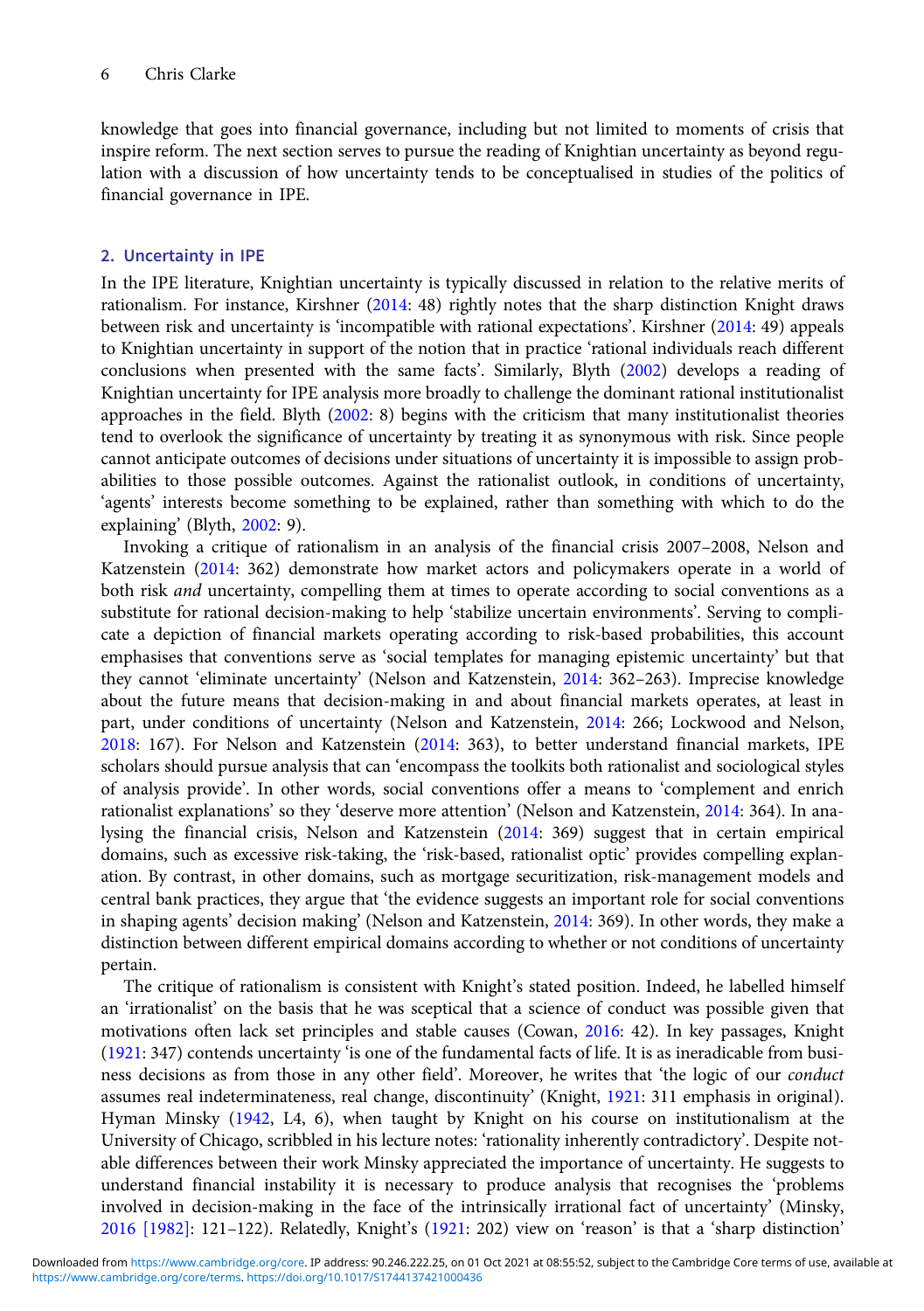with perception cannot be drawn. Opinions, judgements and even 'consciousness in the simplest situation', are for Knight [\(1921:](#page-13-0) 202) 'an imaginative construct'. As such, Knightian uncertainty has been correctly identified as a 'black hole beyond rationality' (Jarvis, [2010:](#page-13-0) 20).

The critique of rationalism developed in IPE is productive in terms of emphasising the need to pay greater attention to social conventions in economic agency, a criticism of neoclassical approaches also well established in the heterodox Economics literature. As Nelson and Katzenstein ([2014](#page-13-0): 363) put it: 'The rationalist view that we live in a world of only calculable risk is too simple and leaves us with a dangerously incomplete view of economic life'. However, the way Knightian uncertainty has been utilised in this critique appears to suggest that there are still certain boundary conditions to uncertainty. That is, some domains or periods of time are depicted as uncertain, necessitating the need for nonrationalist approaches, while in other instances rationalist analysis is deemed appropriate. It can appear as though conventional or constructivist accounts of behaviour almost become an appendage to rationalist approaches – to 'complement and enrich rationalist explanations' (Nelson and Katzenstein, [2014:](#page-13-0) 364). Put another way, 'the institutions and conventions that serve to stabilize expectations sometimes lead market players and regulatory authorities to experience their environments as domains of measurable risk' (Lockwood and Nelson, [2018](#page-13-0): 167 emphasis added). While an important corrective, then, the critique of rationalism in IPE based on the concept of uncertainty might beg the question of what it is about the constitutional features of *certain* empirical domains, such as risk-taking according to the 'mechanism of competition' (Nelson and Katzenstein, [2014](#page-13-0): 372), that make these particular domains subject to risk as opposed to uncertainty? A related boundary condition is seemingly the designation of 'sophisticated financial markets' distinguished from other forms of market agency (Lockwood and Nelson, [2018](#page-13-0): 166–167). While an insightful perspective on the valuation practices of professional money managers working for financial institutions, this take says less about the outlook of those 'outside' formal financial markets or those 'non-professionals', for example everyday mortgagers in the subprime crisis, who are also making decisions that presumably affect potentially relevant financial change.

Alongside boundaries drawn around particular empirical domains, uncertainty also appears to be distinctly periodised in some accounts when incorporated into IPE. Blyth [\(2002](#page-12-0): 9) notes that taking uncertainty seriously allows for recognition that 'what constitutes an economic crisis as a crisis is not a self-apparent phenomenon'. Constructivist IPE scholars have been keen to emphasise that economic crises themselves are constructed, in the sense that they always have to be socially mediated and narrated as crises. In this perspective the designation of crisis 'becomes an act of intervention where sources of uncertainty are diagnosed and constructed' (Blyth, [2002:](#page-12-0) 10). From this standpoint, though, uncertainty is in a sense theorised as a *temporary* phenomenon as it chiefly operates during periods of 'economic instability' or 'crisis' (Blyth, [2002:](#page-12-0) 9). That is, uncertainty is understood as associated with 'unique' moments in time (and place) that are essentially exceptions from the norm. Bracketing away from 'how uncertainty is generated', Blyth ([2002:](#page-12-0) 35, fn76; 9) introduces them as 'situations regarded by contemporary agents as unique events'. For Blyth ([2002](#page-12-0): 36), Knightian uncertainty is relevant for 'periods of economic crisis', which are 'radically different' to those environments defined by risk. Crucially, on this view, 'situations of Knightian uncertainty … occur during the periodic breakdowns of capitalist economies' (Blyth, [2002](#page-12-0): 32 emphasis added).

To be sure, to highlight the drawing of boundaries around uncertainty is not in itself a devastating critique of such interventions. It might simply be the case that in financial markets, for instance, relevant economic agents experience both risk *and* uncertainty and the boundaries between the two can be identified, at least heuristically, for analytical purposes (Lockwood and Nelson, [2018](#page-13-0): 167). Extrapolated to theories of governance the same conceptualisation of risk alongside uncertainty could also be productive. In fact, Seybert and Katzenstein [\(2018\)](#page-14-0) have developed an ambitious yet nuanced conception of 'protean power' to broaden analysis beyond power conceived in terms of control, which operates under conditions of risk, to better explain dynamics of changeable power under conditions of uncertainty. They define protean power as 'the effect of improvisational and innovative responses to uncertainty that arise from actors' creativity and agility in response to uncertainty'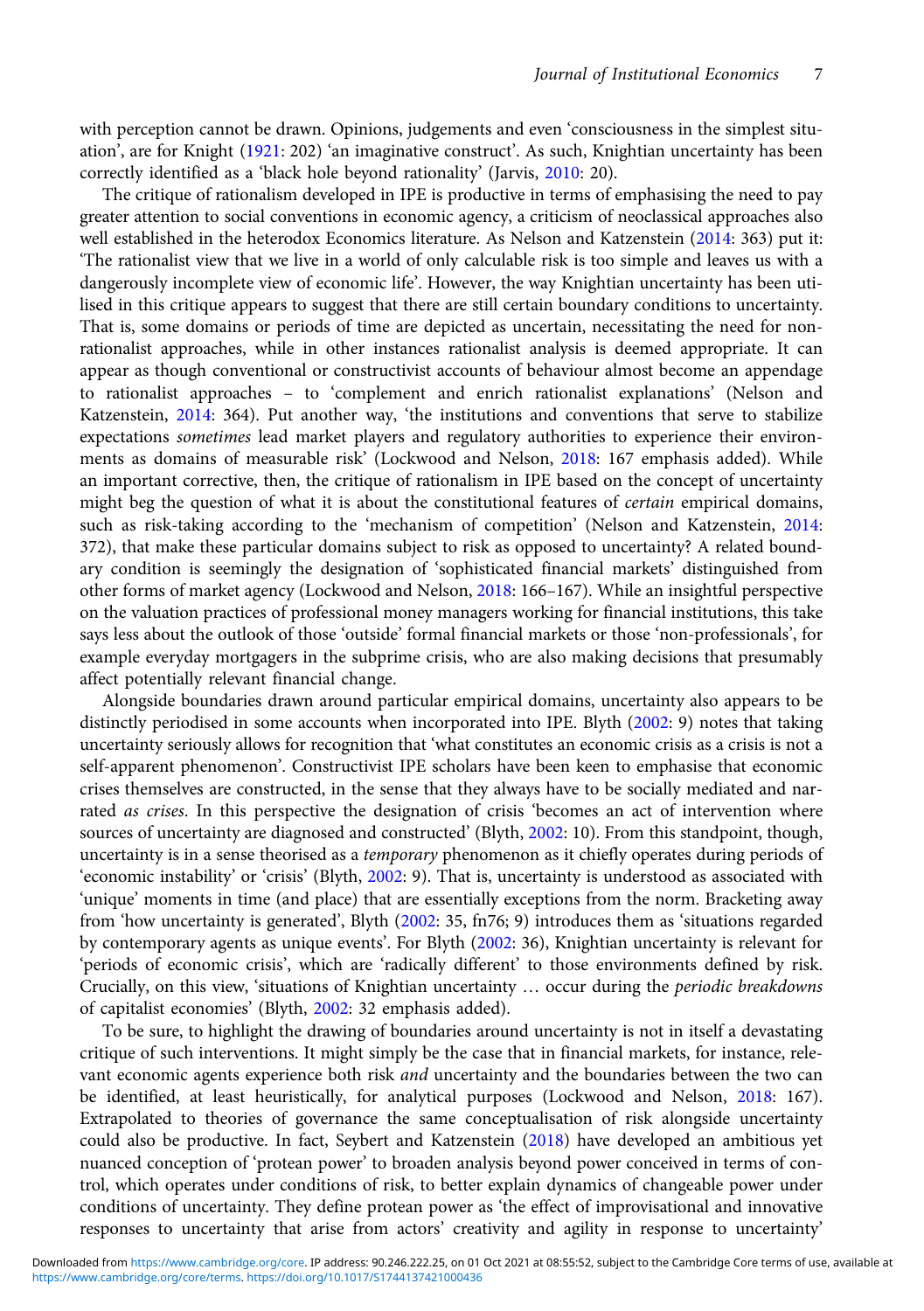(Seybert and Katzenstein, [2018:](#page-14-0) 4). Katzenstein and Seybert's ([2018:](#page-13-0) 48) perspective emphasises the crucial role of uncertainty in social life because its implications are that 'the past is not prologue' and there can be conditions experienced in which 'there is no basis for agents to settle on what the probability distribution [of future outcomes] looks like'. The protean power outlook thus also approaches 'risk-based power calculations' as useful 'in many situations', while positioning it alongside protean power that 'arises in situations of deep-seated uncertainty that actors often experience as a crisis' (Seybert and Katzenstein, [2018](#page-14-0): 4–6).

In this section, I have outlined how uncertainty and the work of Knight in particular has been incorporated into IPE analysis. The concept of uncertainty has been developed so as to challenge the rational institutionalist accounts that hold interests as given. On this view, with economic ideas or conventions given appropriate explanatory power, risk-based regulatory institutions are deemed possible in certain domains. The identification of boundary conditions for uncertainty is not problematic for IPE analysis per se. However, based on Knight's account of uncertainty outlined above there are some inconsistencies left when read in the context of the rest of his contribution in Risk, Uncertainty, and Profit in that the boundaries of relevant change are themselves unknown. In the next section I show how 'bounded uncertainty' is actually more plausible under a Keynesian account of uncertainty, whereas a Knightian interpretation produces a greater questioning of the limits of knowledge of the future. This makes Knightian uncertainty less amenable as a neat supplement to a 'risk-based, rationalist optic' than might first appear. Moreover, this is a particularly pressing issue because traditionally there has been a high degree of ambiguity around the nature of change itself in IPE (Dannreuther and Lekhi, [2000](#page-12-0): 576). While the bounded conceptualisation of uncertainty opens a number of productive lines of analysis, I foreground a different reading of Knightian uncertainty arguably closer to Knight's text.

## 3. Knightian and Keynesian uncertainty

Keynes and Knight are often discussed together as thinkers who emphasised the role of 'nonroutine change' and knowledge problems at the centre of their analysis (Frydman and Goldberg, [2011](#page-13-0): 17). Keynes put forward a specific notion of uncertainty that was foundational to his thinking (Davidson, [1994\)](#page-13-0). Integrated into IPE, Kirshner ([2014:](#page-13-0) 6) emphasises how Knight shared Keynes' rejection of rational expectations. Similarly, Best [\(2008:](#page-12-0) 364) writes: 'Like Knight, Keynes saw economic decision making as based on conventional rather than perfectly rational thinking' (Best, [2008](#page-12-0): 364). She explains, however, that a key difference is that 'unlike Knight, Keynes saw this process as unavoidably social'. By implication Keynesian social policy solutions are more collective in design, to be contrasted with Knight's emphasis on 'the superior rational capacities of a few expert speculators and entrepreneurs' (Best, [2008](#page-12-0): 364). Best ([2008:](#page-12-0) 364) therefore turns to Keynes to suggest that his notion of uncertainty is actually closer to her use of the concept 'ambiguity'. This refers to 'those forms of indeterminacy that can neither be responded to through calculation, like risk, nor addressed through the provision of better information or individual intuition, like uncertainty' (Best, [2008](#page-12-0): 370).

In certain respects, Knight also views decision-making, even the decisions of 'expert speculators and entrepreneurs', as inherently social. Like Keynes, whose book A Treatise on Probability appeared in the same year as Risk, Uncertainty, and Profit, Knight is interested in the intersubjective foundations of knowledge. For instance, he explicitly mentions how confidence in one's own judgements is dependent on the degree of confidence held in authorities that share those views, while there is a process of 'mutual reinforcement' with others that operates in the formation of substantive opinions (Knight, [1921](#page-13-0): 288; [1923/24:](#page-13-0) 147). Further, he writes that 'we even believe in ourselves because and in the measure that we think others believe in us' (Knight, [1921](#page-13-0): 288). Yet it is true that Knight [\(1921:](#page-13-0) 288) refrains from attempting to systematically set out the intersubjective foundations of knowledge, as Keynes does, instead stating that the 'importance of indirect knowledge of fact through knowledge of others' knowledge is the point we wish to emphasize'.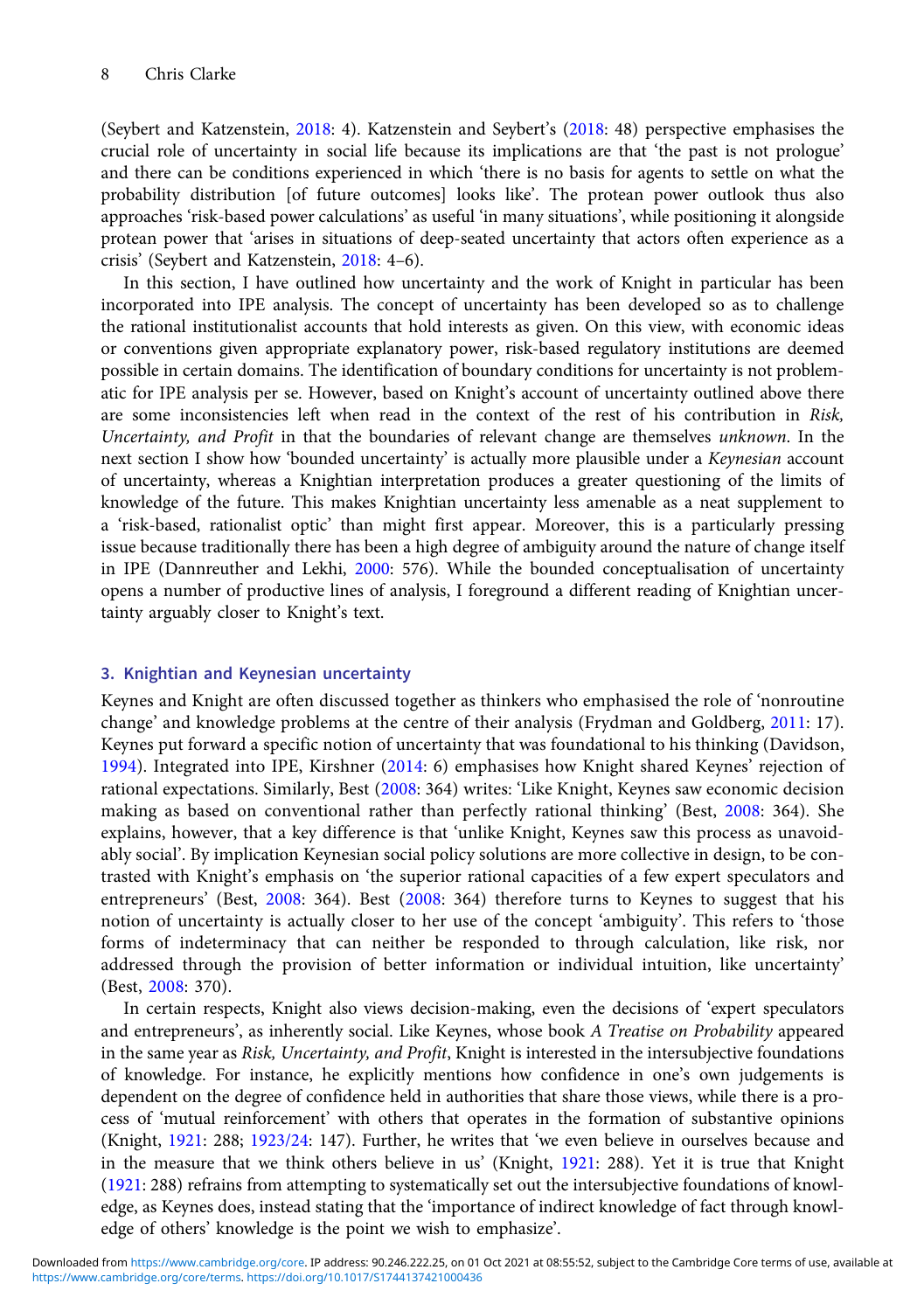The common analysis of imperfect knowledge offered by Keynes and Knight still serves to foreground the limits of risk-based economic theory per se (Frydman and Goldberg, [2011](#page-13-0): 162). If Knight's key distinction is that risk relates to outcomes for which it is possible to assign a probability statement and uncertainty to those for which it is not, then Keynes can be said to share this interpretation of uncertainty (Ciccarone, [2020:](#page-12-0) 87). For instance, this is how Keynes ([1937:](#page-13-0) 213) makes a distinction between statements about the game of roulette, involving risk, and propositions about future commodity prices, involving uncertainty. Though they independently arrived at this view, then, Keynes shared Knight's distinction between risk and uncertainty and has been usefully taken up by a range of IPE scholars on this point to foreground the 'inherent limitations of probabilistic risk modelling' (Lockwood, [2015:](#page-13-0) 727).

At the same time, Keynes also specified a different interpretation of uncertainty based on the problems faced when attempting to *anticipate* the decision-making process of others (Ciccarone, [2020](#page-12-0): 87). The inflection given to uncertainty here is defined less in terms of an unknowable future per se, as with Knight, and more in terms of the difficulty in assessing how other people are assessing the future (Keynes, [2018 \[1936\]](#page-13-0): 137). Keynes placed emphasis more forcefully on intersubjective knowledge formation as opposed to the indeterminacy of the future. Thus, while both Knight and Keynes have uncertainty at the centre of their analysis of the shortcomings of capitalism, the implications of their accounts lead in different directions. In short, Knight uses uncertainty to explain the source of profit, as indicated in the first section above, whereas Keynes holds that uncertainty leads people to seek liquidity as a money balance to secure against an unpredictable future [\(Minsky,](#page-13-0) [2016 \[1982\]](#page-13-0): 132; Cowan, [2016](#page-12-0): 65). Though both interpretations of uncertainty are based on the limitations of knowledge claims about the future, Knight's 'looks to the future as the locus of indeterminacy rather than recognizing the ambiguous historicity of the present' (Best, [2008](#page-12-0): 363). This leads Best ([2008:](#page-12-0) 357) to suggest that 'Keynes provides a much more radical and social conception of the limits of political economic knowledge'. Best emphasises the ways in which Keynes goes further, or is at least more explicit, with the implications for social policy of his view that decision-making is a social process. Indeed, a central pillar of Keynesian Economics in this light can be read to grant consent to 'apt interventions' by political institutions to constrain cyclical uncertainty (Minsky, [2008 \[1986\]:](#page-13-0) 326; 364).

The different emphasis Knight and Keynes placed on uncertainty is thus important for discussions of financial governance. On the Keynesian account, to reduce uncertainty would be to tame finance through regulation and manage liquidity preferences. On the Knightian account, to reduce uncertainty would be to remove from the free enterprise system the source of profit and as such its own means of continuation. Knight of course does still hold it possible to moderate uncertainty by improving knowledge of the future through social organisations, but for him this comes at the potential cost in terms of individual freedom (Cowan, [2016](#page-12-0): 71). He stresses how business activity can and does work to reduce uncertainty through creating appropriate organisations, but they are primarily driven by making money not public purpose (Cowan, [2016](#page-12-0): 61). While Keynes saw uncertainty as 'an ontological entity that constrains knowledge and its dimensions', Knightian uncertainty can be read to have 'more profound implications and suggests greater limits to knowledge acquisition' (Jarvis, [2010](#page-13-0): 16). On these grounds it is possible to read in Knight a notably expansive understanding of uncertainty that views it as a necessary and ever-present condition of free enterprise capitalism. If conditions of uncertainty are more general in this way, then the limitations of knowledge Knight identifies become potentially more demanding and relevant outside of periodic crises.

In contrast to a bounded conception of uncertainty as it tends to enter IPE, then, a more expansive reading of Knightian uncertainty is warranted and productive. Conditions of Knightian uncertainty do not just pertain to bounded or episodic conditions, narrowly defined, but a broader range of interactions in money and finance including those in ostensibly 'normal' times and everyday circumstances. This latter more expansive reading of Knightian uncertainty – implying that financial markets display enduring uncertainty conditions – offers a way of conceiving uncertainty, as indicated above, as something beyond regulation. The lasting legacy of Risk, Uncertainty, and Profit can then be understood in terms of a rethinking of the limits of financial governance, as the final section serves to unpack.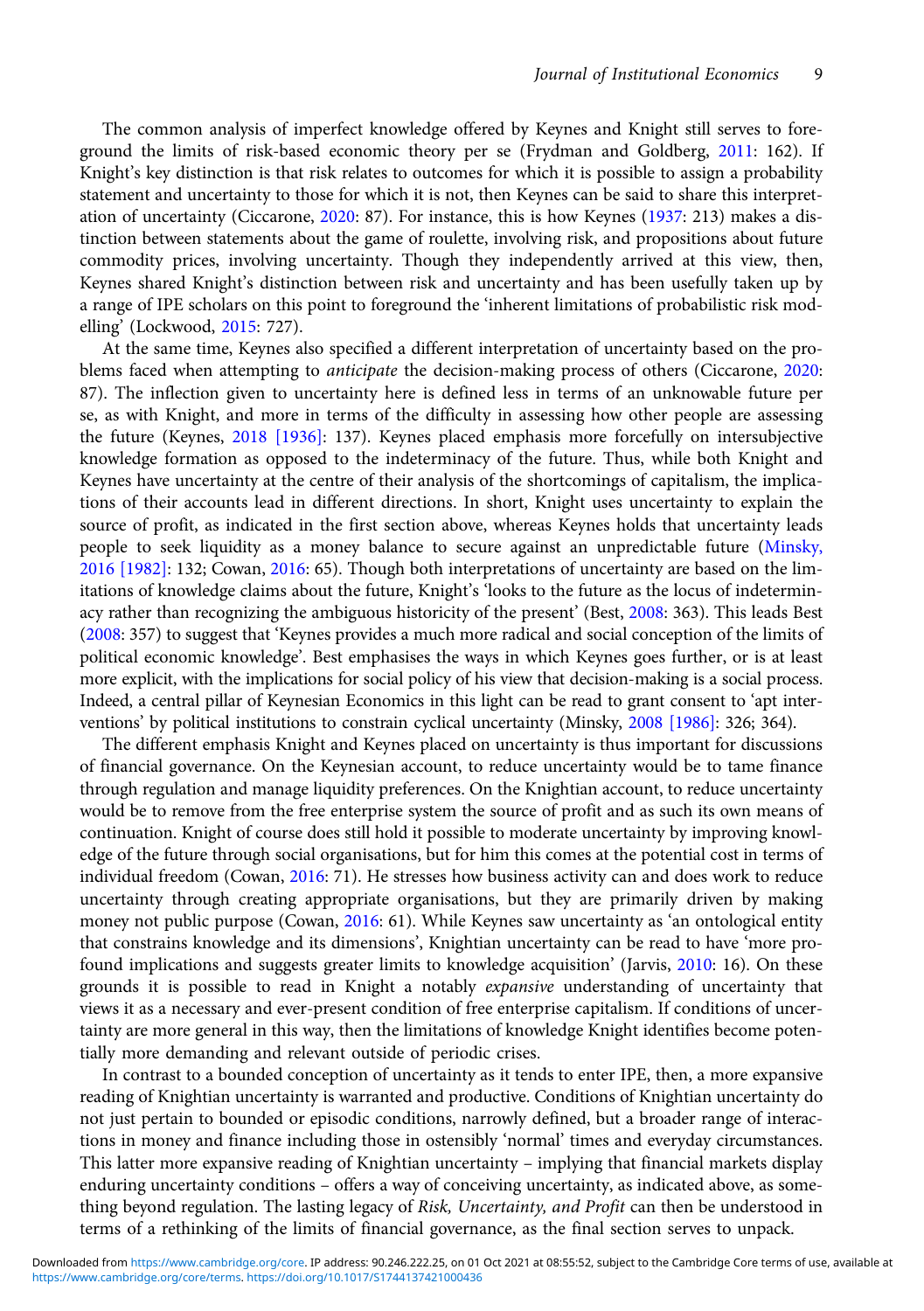### 4. The limits of uncertain financial governance

In the last decade a partial shift in orientation of global financial governance has led to greater recognition of uncertainty in the financial system and the possibility, if not likelihood, of future crises (Best, [2016:](#page-12-0) 40). This shift is centred on combating financial instability by reducing 'systemic risk' (Konings, [2016\)](#page-13-0). Now well documented, increased conceptual and practical appreciation of systemic risk in financial markets has produced an epistemological revision to financial governance, most notably in terms of the rise of 'macroprudential regulation' (Baker, [2013;](#page-12-0) Datz, [2013\)](#page-13-0). In short, the new macroprudential agenda has focused on financial institutions that are systemically important, as well as capital adequacy ratios for individual financial firms (Best, [2016:](#page-12-0) 46). While such action might serve to stabilise financial markets by reducing the risk attached to the complex interdependence of institutions, the conception of risk underpinning the agenda is understood in definable and probabilistic terms. It builds on the identification of large institutions' mismanagement of risk as responsible for the crisis and implies that better predictive models can be produced in response (Lockwood, [2015:](#page-13-0) 748). The risk-based outlook suggests that relevant institutions can and should be designed so as to reduce the likelihood of systemic breakdown through the reduction, or even elimination, of the causes of financial instability.

However, a critical reading is that a governance response founded on probabilistic risk gives credence to the logic of the view that risk management knowledge is both possible and perfectible. To understand the financial crisis as a problem of excessive risk-taking to be insured against in this way fosters a governance response, as has been witnessed, in terms of a focus on 'institutional inefficiencies and asymmetries in information' (Best, [2005](#page-12-0): 16). It is not a move towards accepting the problems associated with limited knowledge of an uncertain future or a move towards acknowledging conditions of full Knightian uncertainty. For some, it is a failure to accept what for many scholars demonstrated yet again that 'the whole point about complex and open financial markets is that future outcomes are uncertain rather than risky' (Hodgson, [2009:](#page-13-0) 1214). Despite the problems of excessive and misplaced faith in risk management techniques associated with structured finance that contributed to the crisis (Esposito, [2013:](#page-13-0) 121; Tooze, [2019](#page-14-0): 53), the response to the 2007–2008 crisis has according to some influential accounts been largely more of the same: a lack of meaningful regulatory reform in global finance has led the 2007–2008 financial crisis to be designated 'the status quo crisis' (Helleiner, [2014](#page-13-0)).

This is not to suggest there has been no development in the economic and finance theory underpinning financial governance in the last decade. For instance, influential economists Kay and King [\(2020\)](#page-13-0) – who previously represented the economic orthodoxy for the past 50 years – appeal to Knight in Radical Uncertainty to provide a cutting critique of the continued use of economic modelling based on the assumption that the future is knowable. Their book centres on the prevalence of radical uncertainty as the chief source of the failures of the prediction and analysis leading to the global financial crisis 2007–2008. It is in a sense emblematic of a partial shift in thinking that has taken place. Knight has also been invoked by economists Frydman and Goldberg [\(2011](#page-13-0): 11–12) to support a key criticism of what they identify contemporary finance theory to have failed to learn from the financial crisis: scholars continue to attempt to account for risk using models that 'suppose that nonroutine change is irrelevant, as if nothing genuinely new can ever happen'. However, notably, their 'Imperfect Knowledge Economics' perspective developed in response still 'departs' from Knight and Keynes by making 'nonstandard use of probabilistic formalism' (Frydman and Goldberg, [2011](#page-13-0): 165).

There are those approaches that go further, beyond a conception of 'taming finance', to one in which knowledge about uncertainty itself is a problem necessitating concern, and in which there are subsequent significant limitations to relevant institutional design (Salter and Tarko, [2019](#page-14-0)). From this perspective, to the extent that it is possible to reform and respond to a particular 'crisis', there is a requirement to build in potential to deal with permanent and radical conditions of uncertainty and even inevitable failure (Best, [2005\)](#page-12-0). This has occurred to the extent that policymakers have pivoted to a working ontology that accepts that, '[t]aking systemic risk seriously means seeing the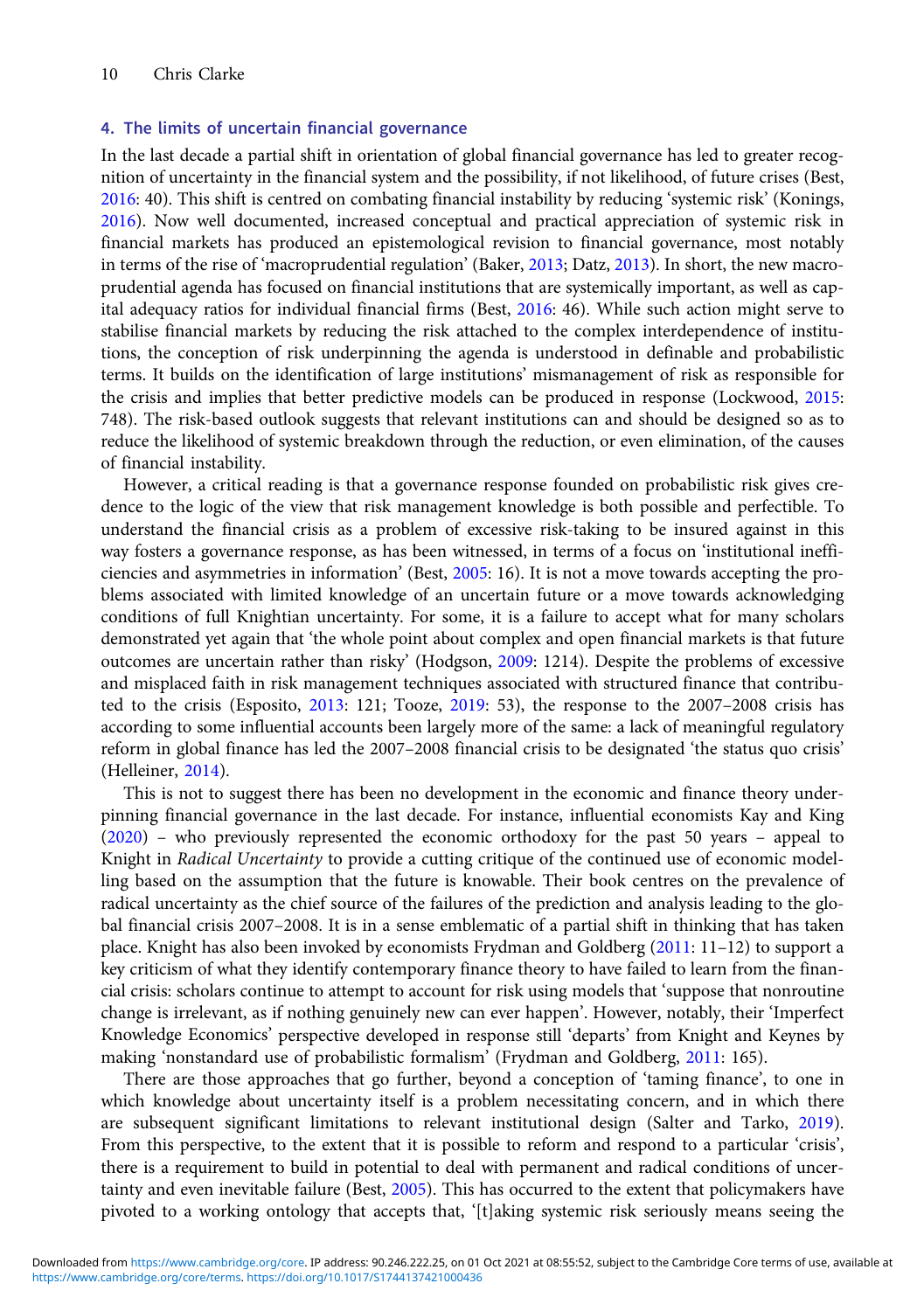global financial system as not only complex, dynamic, and highly interconnected but also recognizing that because of this, it will inevitably be highly uncertain and prone to crisis' (Best, [2016](#page-12-0): 48 emphasis added). It raises the question of whether or not uncertainty is ultimately 'beyond science and rationality and thus beyond a politics of control or a science of management and mitigation' (Jarvis, [2010](#page-13-0): 17). This approach features in discourses of 'resilience' that have become prevalent in recent years (Salter and Tarko, [2019\)](#page-14-0), especially associated with an engagement with complexity theory by influential central bank officials, such as Andrew Haldane at the Bank of England, and an outlook that essentially holds that 'the financial sector produces a form of uncertainty that cannot be addressed through traditional regulatory mechanisms' (Brassett and Holmes, [2016:](#page-12-0) 379). While productive and a radical departure for much economic and finance theory, the conceptual move to understanding financial markets in terms of complexity theory still holds that accurate modelling is possible for mon-itoring future uncertainty in financial markets (e.g. Battiston et al, [2016](#page-12-0)). Yet, this is problematic on Knightian terms since his very notion of uncertainty as radically distinct from risk moves social analysis away from risk understood in terms of 'complexity' (Blyth, [2002\)](#page-12-0). In this regard, what Hodgson ([2009:](#page-13-0) 1214) describes as 'the cult of metrication' maintains dominance even in the revised thinking.

One of the reasons for the continued supremacy of the risk-based outlook in global financial governance is perhaps that it 'expresses a deep desire for and faith in control' (Katzenstein and Seybert, [2018](#page-13-0): 29). More fundamentally the spread of the ideal of risk management, as an embracing of ostensibly knowable uncertainty, has become a politically powerful force at least in part associated with the influence of orthodox economic theory in recent decades. Risk management has for some time been inserted into the 'fabric of everyday lives', as part of 'a fantasy that uncertainty could be both perfectly knowable and expertly managed' (Reddy, [1996](#page-13-0); Aitken, [2015](#page-12-0): 118). Notably, the economic theory on which risk management depends tends to assume that endogenous uncertainty is almost entirely absent from market interactions, so that the only remaining form of uncertainty is that which is caused by political action by the state or other political institutions (Best, [2008:](#page-12-0) 366). Yet on Knightian terms, such economic theory would be wrongheaded since uncertainty is inherent to the free enterprise system, not something exogenously created by non-market political actors.

An emphasis on the political consequences of the risk-based outlook is possible by more fully thinking through the implications of uncertainty in financial markets. As Lockwood ([2015](#page-13-0): 748) argues, 'acknowledging that financial systems are characterized by a level of uncertainty that exceeds probabilistic modeling calls for a different political sensibility, one not driven solely by attempts at pre-diction and control'. Reddy [\(1996](#page-13-0)) has some time ago developed this theme of understanding uncertainty in terms of political contestation. He explains how the radical implication of Knightian uncertainty is that it destabilises claims 'to the possession of reliable differential ability to anticipate, regulate or control the future' (Reddy, [1996](#page-13-0): 228). On these grounds, for Reddy ([1996:](#page-13-0) 228), it is then possible to create 'enlarged room for social and political contestation as to the meaning, importance and likelihood of various contending interpretations of the indeterminate future'. His reading of Knightian uncertainty advocates understanding the indeterminate future as an 'open political domain, rather than existing as an undemocratically and scientistically defined and 'mapped out' horizon of alternatives' (Reddy, [1996](#page-13-0): 228). Financial governance would then be conceptualised beyond a riskbased view of better models to an expanded emphasis on generating the 'flexibility, resources, and political will to weather unforeseeable financial shocks' (Lockwood, [2015:](#page-13-0) 748–749). It would move away from 'the scientistic promise of calculation and control' (Reddy, [1996](#page-13-0): 246). This position on governance is in a sense a more sceptical and pragmatic view, but does not necessarily negate the need for or ability of political institutions, instead casting them in a more restrictive light, one in which there is a need for 'caution and humility' as Knight ([1921:](#page-13-0) 375) might put it. In short, by avoiding the conflation of uncertainty with risk it is possible to recognise 'the truly radical and irreducible nature of our ignorance about the future world, which makes … it in turn an irreducibly political space' (Reddy, [1996](#page-13-0): 242). In place of the 'ubiquitous language of risk management' perhaps a more 'public politics' is required 'to support an engagement with unknowable futures' (Power, [2004:](#page-13-0) 58).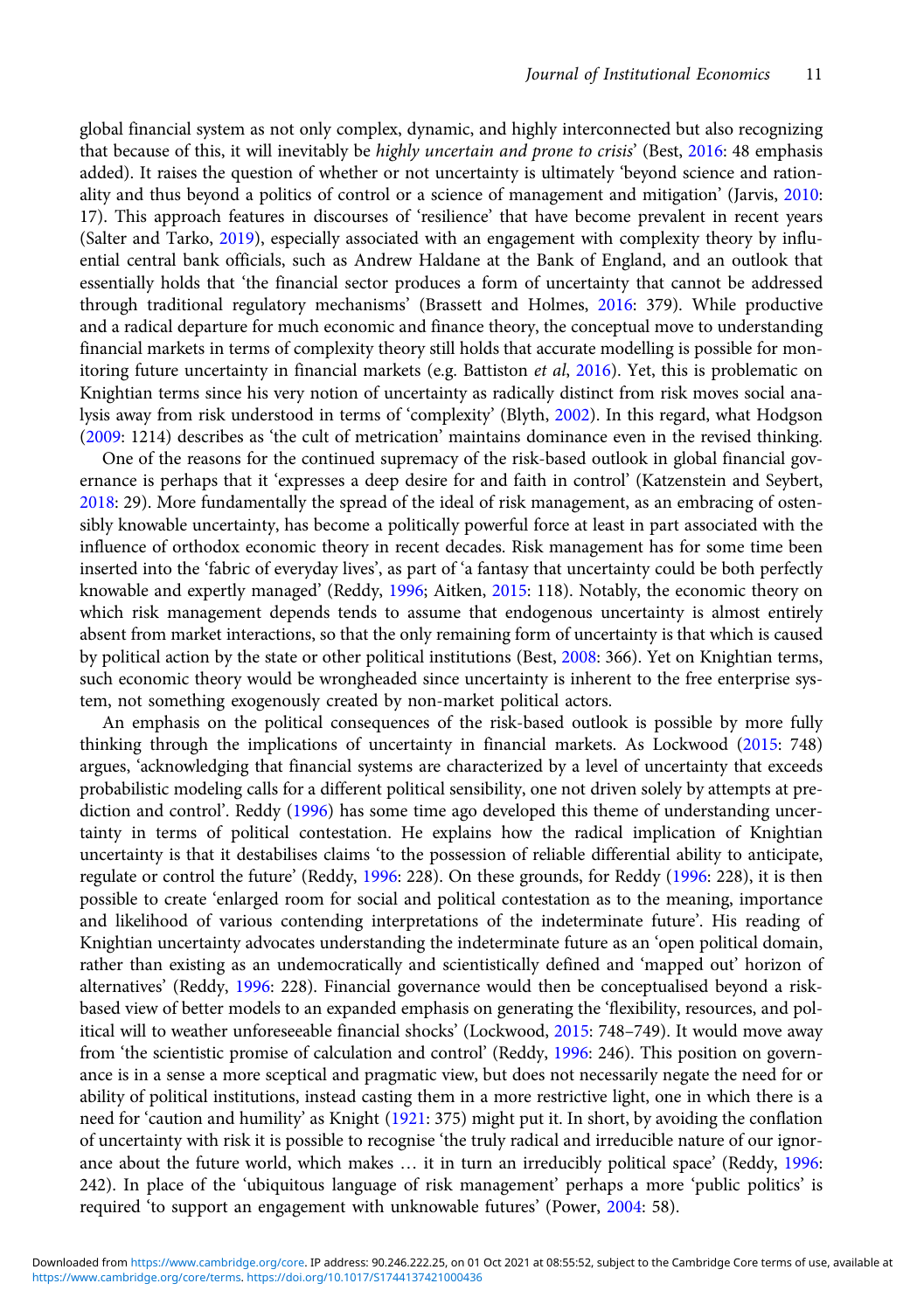While there is need for caution in privileging the success and reach of economic theory at the expense of other forms of knowledge (Bryan et al., [2012](#page-12-0): 308), a Knightian-inspired reading of the implications of uncertainty renews the need to continually question and problematise the limits of economic theory in the current era. The financial crisis offered a moment for self-reflection on questions of knowledge, yet to a large extent this invitation has not been accepted with scholars more often than not using existing problematics as lenses through which to understand money and finance after the crisis (Bryan et al., [2012](#page-12-0)). As Watson ([2014:](#page-14-0) 8) argues, 'much of the political effort that has been expended to try to restart failing markets afresh has merely been a way of imagining new worlds on the basis of the old equations'. Notably, the renewal of interest in scholars such as Keynes and Minsky for their insights into the importance of the monetary system has been largely absent from mainstream Economics (Hodgson, [2009\)](#page-13-0). The specific flaws in the way much economic theory has framed financial instability are varied, but the principal contours of the problem can be identified using insights from Knight. Chief amongst the limitations would be the practices of economic modelling that continue to operate beyond and to the exclusion of the 'the intractabilities of uncertainty, complexity and system openness in the real world' (Hodgson, [2009](#page-13-0): 1217).

Knight's account of the limitations of the social science endeavour also serves as an 'ethical imperative' to pursue attempts to improve human understanding while recognising the provisional status of knowledge until today's 'truths' can be bettered (Boyd, [1997:](#page-12-0) xviii). A century later, in a climate of 'postfactual politics' (Tooze, [2019](#page-14-0): 21), perhaps this imperative is more difficult to comprehend and navigate than ever. Recognising the limits of specialist knowledge, whether in economic theory or any other aspect of disciplinary convention, is something that is fraught with difficulty when 'antielite' conversations about expertise dominate mainstream politics, especially in major developed countries. Reddy's ([1996:](#page-13-0) 248) plea to 'rehabilitate' the idea of 'irreducible indeterminacy, not amenable to authoritative or authoritarian 'expert' definition and measurement' sounds rather different in the political climate a quarter of a century later. Moreover, it is important to note that a focus on limitations to knowledge in the context of the financial crisis also serves to shift attention away from the equally important role of ignorance, which can itself be used as a 'political and commercial resource' (Davies and McGoey, [2012:](#page-13-0) 80). Perhaps the basis of such claims strays beyond the Knightian account of uncertainty, but what is clear is that Knight was 'profoundly sceptical of the idea of developing objective tools for predicting human action' (Jarvis, [2010:](#page-13-0) 13) and this scepticism was centrally directed at economic theory that failed to understand the basic contours of real-world economic experience. In this respect, given limitations to economic knowledge rarely fully acknowledged, perhaps greater recognition of the role of ignorance in financial governance – and of the limits to managing uncertainty that is beyond regulation – is one of the most important lasting insights of Risk, Uncertainty, and Profit.

### 5. Conclusion

The question 'what is money?' has recently re-emerged as a significant focus of analysis for scholars across a range of disciplines, as well as for international financial institutions such as the Bank for International Settlements (Frasser and Guzmán, [2020\)](#page-13-0). This is perhaps to be expected given that the last decade has witnessed unprecedented central bank efforts to address financial instability (Salter and Tarko, [2019](#page-14-0)), reorganisation in the international monetary system (Murau, [2017;](#page-13-0) Murau et al., [2020](#page-13-0)), and novel advances in payment technologies, especially in terms of the emergence of new digital currencies (Luther, [2019](#page-13-0); Smit et al., [2016](#page-14-0)). Minsky's financial instability hypothesis offers an important intellectual touchstone for much recent analysis (Wray, [2017](#page-14-0); Ferri, [2019\)](#page-13-0), not least because of its emphasis on endogenous instability as a cause of financial crises (Hodgson, [2009:](#page-13-0) 1207; Mirowski, [2010](#page-13-0)). Notable in this turn towards re-examining money and financial stability is the emphasis placed on the role of core features of the financial system in contemporary capitalism (Tooze, [2019](#page-14-0)). For instance, fractional reserve banking (Bauwens, [2017](#page-12-0)), and especially the creation of private credit money in such a system (Ülgen, [2014](#page-14-0)), have re-emerged as prime topics of concern.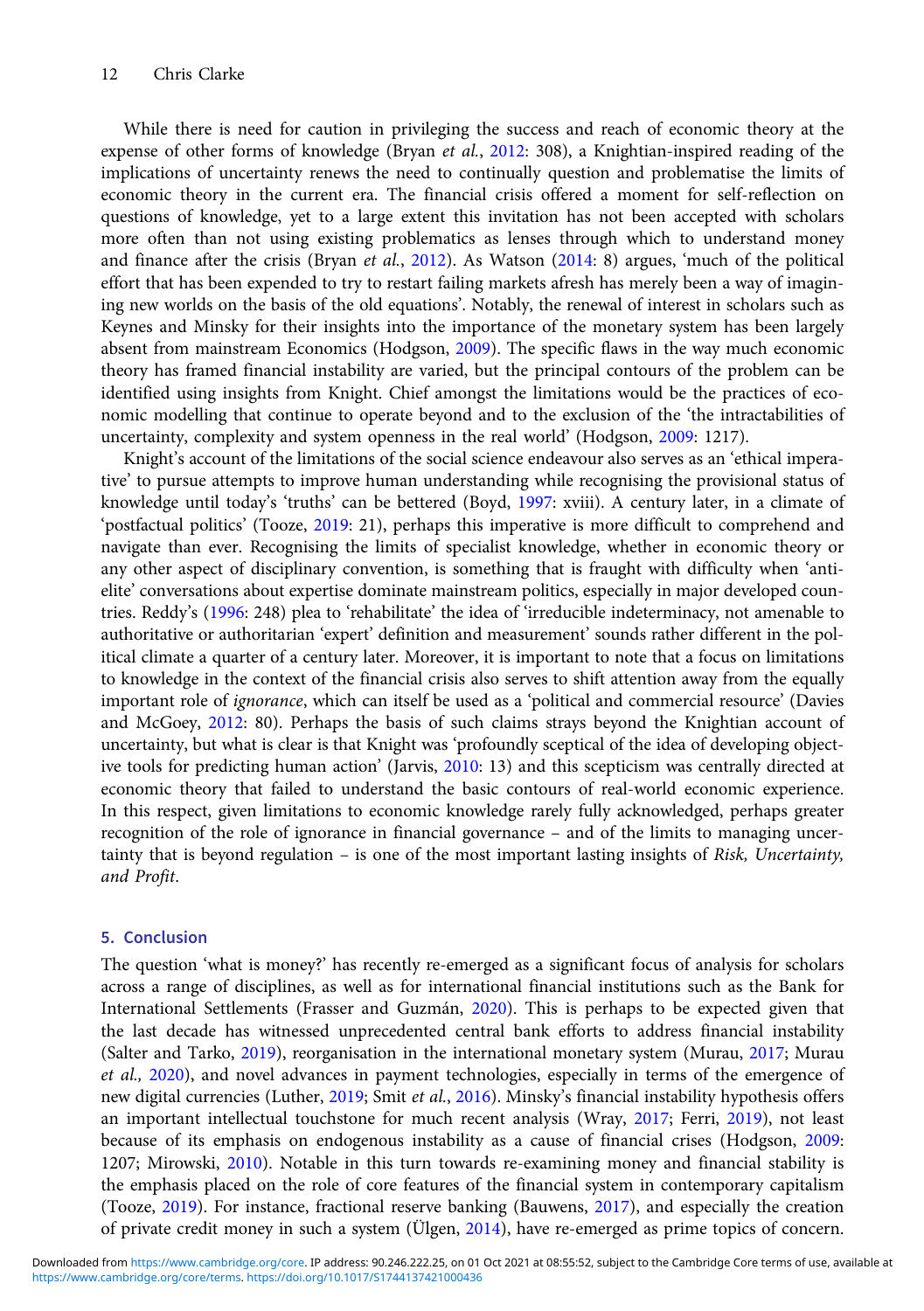<span id="page-12-0"></span>In general terms, money and financial stability are once again linked together as urgent issues conceptually, empirically, and politically.

Yet conventional economic theory can have relatively little to say on such matters, if for no other reason than money still tends to be viewed as a 'neutral measure', embodying 'the distinctly modern imaginary according to which we may speculate our way to a life that is immune to the uncertain effects of unpredictable events' (Konings, [2016:](#page-13-0) 271). For the most part it is a conventional, that is 'neutral', approach to money, that underpins institutional efforts to govern money at the international level. Relatedly, it has been suggested that conceptions of money should move away from essentialist accounts, to a more robust view that recognises its inherent ambiguities in a world dominated by credit money (Frasser and Guzmán, [2020](#page-13-0)). That credit money is the most systematically relevant form of money under conditions of financial globalisation is an argument that has made much ground since the crisis (Mehrling, [2011](#page-13-0)). Yet, crucially, future crises are themselves also deemed more likely given the 'inherent instability of credit money' (Murau et al., [2020:](#page-13-0) 14).

Studies of the worlds of money and finance still need greater appreciation of Knightian uncertainty. In this article, I have developed a reading of Knight that emphasises how his conception of uncertainty is that it is beyond regulation. Such a reading serves to clarify and build on what Knightian uncertainty can offer IPE and related fields. This reading was then mobilised with respect to contemporary debates about financial stability to draw attention to how economic knowledge limitations are often inadequately admitted. Knight ([1921](#page-13-0): 375) concludes that the 'existing order [is] not ideal, nor even good' but 'disagreement as to what we want' makes 'radical transformation' difficult. However, in the very last line of his book, he also emphasises that what is required is 'caution and humility in dealing with reconstruction proposals' (Knight, [1921:](#page-13-0) 375). Knight does not absolve political agency in bringing about social change but wishes to stress the need to recognise the 'caution and humility' such agency must shoulder. What is required, it seems from this discussion, is a means through which political deliberation can take place to explore 'disagreement as to what we want'.

#### References

Aitken, R. (2015), Fringe Finance: Crossing and Contesting the Borders of Global Capital, London: Routledge.

- Baker, A. (2013), 'The New Political Economy of the Macroprudential Ideational Shift', New Political Economy, 18(1): 112-139. Battiston, S., J. Doyne Farmer, A. Flache, D. Garlaschelli, A.G. Haldane, H. Heesterbeek, C. Hommes, C. Jaeger, R. May and M. Scheffer (2016), 'Complexity Theory and Financial Regulation', Science, 351(6275): 818–819.
- Bauwens, M. (2017), 'The Ontology of Fractional Reserve Banking', Journal of Institutional Economics, 13(2): 447-466.
- Best, J. (2005), The Limits of Transparency: Ambiguity and the History of International Finance, Ithaca and London: Cornell University Press.
- Best, J. (2008), 'Ambiguity, Uncertainty, and Risk: Rethinking Indeterminacy', International Political Sociology, 2(4): 355-374.
- Best, J. (2016), 'When Crises Are Failures: Contested Metrics in International Finance and Development', International Political Sociology, 10(1): 39–55.
- Blyth, M. (2002), Great Transformations: Economic Ideas and Institutional Change in the Twentieth Century, Cambridge: Cambridge University Press.
- Blyth, M., G. Hodgson, O. Lewis and S. Steinmo (2011), 'Introduction to the Special Issue on the Evolution of Institutions', Journal of Institutional Economics, 7(3): 299–315.
- Boyd, R. (1997), 'Introduction to the Transaction Edition', in F. Knight (ed.), (1997 [1935]) The Ethics of Competition, New Brunswick, NJ: Transaction, pp. vii–xxxii.
- Brassett, J. and C. Holmes (2016), 'Building Resilient Finance? Uncertainty, complexity, and resistance', The British Journal of Politics and International Relations, 18(2): 370–388.
- Bryan, D., R. Martin, J. Montgomerie and K. Williams (2012), 'An Important Failure: Knowledge Limits and the Financial Crisis', Economy and Society, 41(3): 299–315.
- Burgin, A. (2009), 'The Radical Conservatism of Frank H. Knight', Modern Intellectual History, 6(3): 513–538.
- Ciccarone, G. (2020), 'Market Versus Government Failures Under Risk and Under Uncertainty', Journal of Public Finance and Public Choice, 35(1): 81–106.

Cowan, D. (2016), Frank H. Knight: Prophet of Freedom, Basingstoke: Palgrave Macmillon.

Dannreuther, C. and R. Lekhi (2000), 'Globalization and the Political Economy of Risk', Review of International Political Economy, 7(4): 574–594.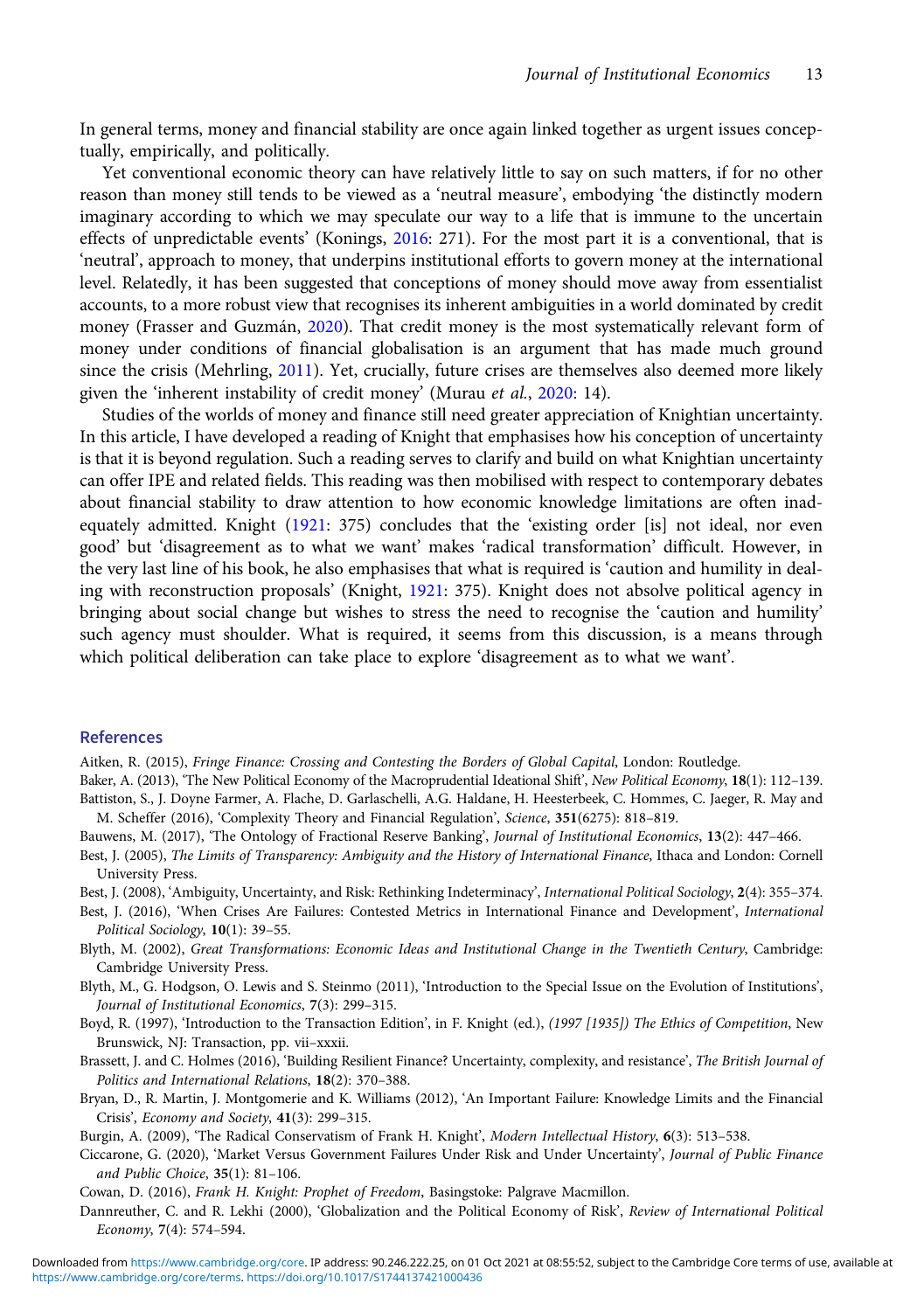<span id="page-13-0"></span>Datz, G. (2013), 'The Narrative of Complexity in the Crisis of Finance: Epistemological Challenge and Macroprudential Policy Response', New Political Economy, 18(4): 459–479.

Davidson, P. (1994), Post-Keynesian Macroeconomic Theory, Aldershot: Edward Elgar.

- Davies, W. and L. McGoey (2012), 'Rationalities of Ignorance: On Financial Crisis and the Ambivalence of Neo-Liberal Epistemology', Economy and Society, 41(1): 64–83.
- Emmett, R. (1999), 'The Economist and the Entrepreneur: Modernist Impulses in Risk, Uncertainty and Profit', History of Political Economy, 31(1): 29–52.
- Esposito, E. (2013), 'The Structures of Uncertainty: Performativity and Unpredictability in Economic Operations', Economy and Society, 42(1): 102–129.
- Ferri, P. (2019), Minsky's Moment: An Insider's View on the Economics of Hyman Minsky, Cheltenham: Edward Elgar.
- Frasser, C. and G. Guzmán (2020), "What Do We Call Money? An Appraisal of the Money or Non-Money View", Journal of Institutional Economics, 16(1): 25–40.
- Frydman, R. and M. D. Goldberg (2011), Beyond Mechanical Markets: Asset Price Swings, Risk, and the Role of the State, Princeton: Princeton University Press.
- Helleiner, E. (2014), The Status Quo Crisis: Global Financial Governance After the 2008 Meltdown, Oxford and New York: Oxford University Press.
- Hodgson, G. (2009), 'The Great Crash of 2008 and the Reform of Economics', Cambridge Journal of Economics, 33(6): 1205– 1221.
- Jarvis, D. (2010), 'Theorising Risk and Uncertainty in Social Enquiry: Exploring the Contribution of Frank Knight', History of Economics Review, 52(1): 1–26.
- Katzenstein, P. and L. Seybert (2018), 'Uncertainty, Risk, Power and the Limits of International Relations Theory', in P. Katzenstein and L. Seybert (eds.), Protean Power: Exploring the Uncertain and Unexpected in World Politics, Cambridge: Cambridge University Press, pp. 27–56
- Kay, J. and M. King (2020), Radical Uncertainty: Decision-Making for an Unknowable Future, London: The Bridge Street Press.
- Keynes, J. M. (1921), Treatise on Probability, London: Macmillan.
- Keynes, J. M. (1937), 'The General Theory of Employment', Quarterly Journal of Economics, 51(2): 209-223.
- Keynes, J. M. (2018 [1936]), The General Theory of Employment, Interest and Money, London: Macmillan.
- Kirshner, J. (2014), American Power After the Financial Crisis, Ithaca: Cornell University Press.
- Knight, F. (1921), Risk, Uncertainty, and Profit, Boston, MA: Hart, Schaffner and Marx; Houghton Mifflin.
- Knight, F. (1923/24), 'On Power: The Invincible Logic of Asceticism', in R. B. Emmett (ed), Frank H. Knight in Iowa City, 1919–1928, Bingley: Emerald Publishing Limited, pp.137–147.
- Knight, F. (1997 [1923]), 'The Ethics of Competition', in F. Knight (ed), (1997 [1935]) The Ethics of Competition, New Brunswick, NJ: Transaction, pp. 33–67.
- Konings, M. (2016), 'Governing the System: Risk, Finance, and Neoliberal Reason', European Journal of International Relations, 22(2): 268–288.
- Lockwood, E. (2015), 'Predicting the Unpredictable: Value-at-Risk, Performativity, and the Politics of Financial Uncertainty', Review of International Political Economy, 22(4): 719–756.
- Lockwood, E. and S. Nelson (2018), 'Incomplete Control: The Circulation of Power in Finance', in P. Katzenstein and L. Seybert (eds.), Protean Power: Exploring the Uncertain and Unexpected in World Politics, Cambridge: Cambridge University Press, pp. 166–187
- Luther, W. (2019), 'Getting Off the Ground: The Case of Bitcoin', Journal of Institutional Economics, 15(2): 189–205.
- Mehrling, P. (2011), The New Lombard Street. How the Fed Became the Dealer of Last Resort, Princeton: Princeton University Press.
- Minsky, H. (1942), 'Lecture Notes on Institutionalism', Hyman P. Minsky Archive, 484. [https://digitalcommons.bard.edu/](https://digitalcommons.bard.edu/hm_archive/484) [hm\\_archive/484](https://digitalcommons.bard.edu/hm_archive/484) (accessed 12/10/20)
- Minsky, H. (2008 [1986]), Stabilizing an Unstable Economy, New York: McGraw-Hill.
- Minsky, H. (2016 [1982]), Can 'It' Happen Again?: Essays on Instability and Finance, Abingdon: Routledge Classics.
- Mirowski, P. (2010), 'Inherent Vice: Minsky, Markomata, and the Tendency of Markets to Undermine Themselves', Journal of Institutional Economics, 6(4): 415–443.
- Murau, S. (2017), 'Shadow Money and the Public Money Supply: The Impact of the 2007–2009 Financial Crisis on the Monetary System', Review of International Political Economy, 24(5): 802–838.
- Murau, S., J. Rini and A. Haas (2020), 'The Evolution of the Offshore US-Dollar System: Past, Present and Four Possible Futures', Journal of Institutional Economics, 16(6): 767–783.
- Nelson, S. C. and P. J. Katzenstein (2014), 'Uncertainty, Risk, and the Financial Crisis of 2008', International Organization, 68 (2): 361–392.
- Power, M. (2004), The Risk Management of Everything: Rethinking the Politics of Uncertainty, London: Demos.
- Reddy, S. G. (1996), 'Claims to Expert Knowledge and the Subversion of Democracy: The Triumph of Risk Over Uncertainty', Economy and Society, 25(2): 222–254.